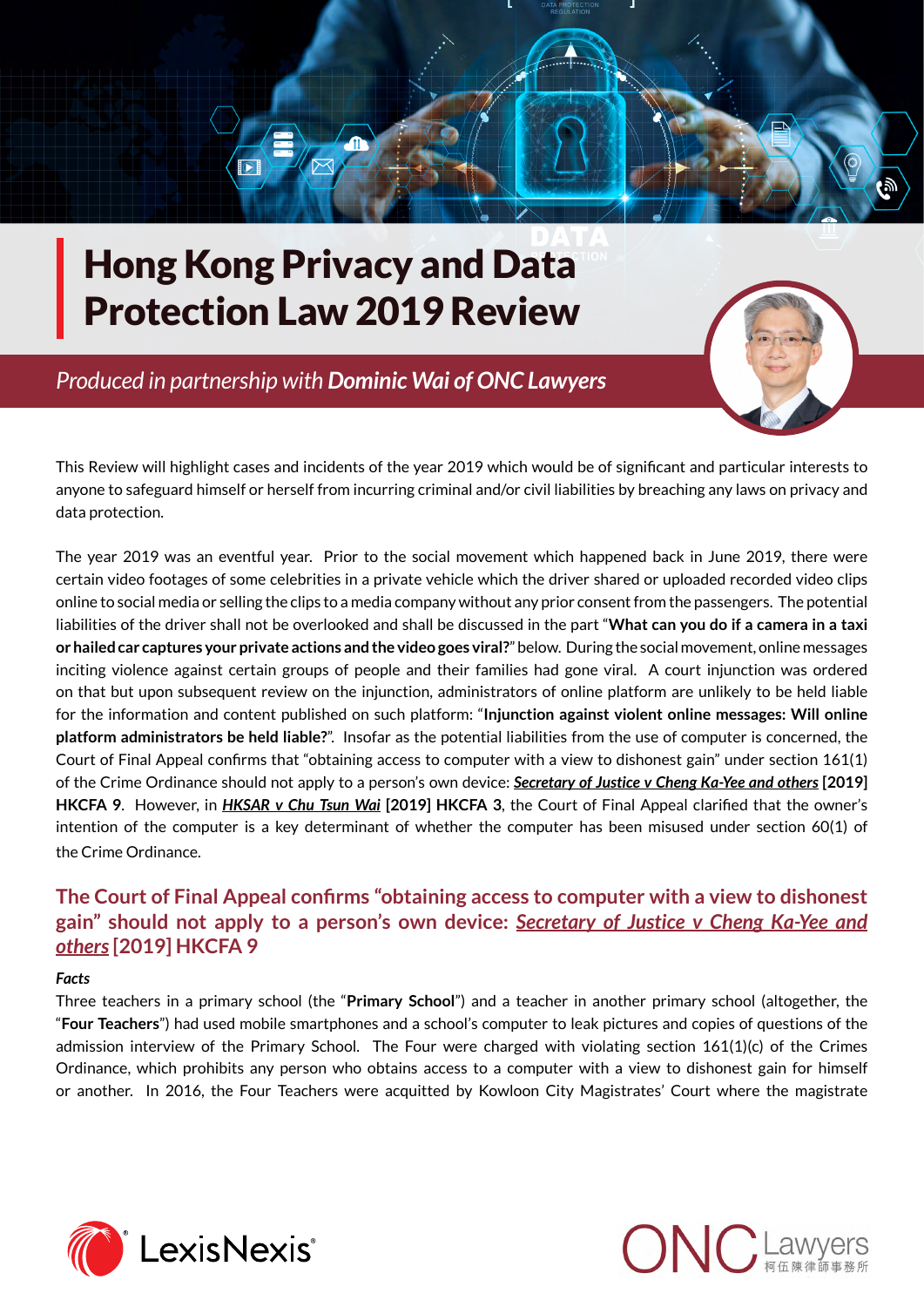ruled that she was not sure if the three teachers who worked in the Primary School were warned of the confidentiality obligations with respect to the questions of the admission interview and that the prosecution failed to prove the objective limb of the Ghosh test on "honesty" against the Four.

The prosecution then appealed to the Court of First Instance, where it was ruled that using a person's own mobile smartphones, or use of computer which is not authorised, to leak questions did not amount to "obtaining access to computer". The Department of Justice again appealed the decision and the case was eventually determined in the Court of Final Appeal (the "**CFA**").

#### *CFA's Decision*

The CFA decided, inter alia, that as a matter of language, one can only "obtain" access to a thing which he or she did not have access to such thing before. Further, the statutory language seems to be redundant as the verb "obtain" is a synonym for "access" when used as a verb. The overlap emphasizes the oddness of applying the charge under section 161(1)(c) of the Crime Ordinance to the use by a person of his or her own computer. Also, considering the legislative history of the relevant section, the interpretive provision "a person obtains access to a computer if (and only if) he causes a computer to perform any function" was deleted. The words "(obtaining access) with or without authority" did not appear in the bill either. The CFA therefore concludes that the charge under section 161(1)(c) of the Crime Ordinance does not apply to the use by a person of his or her own computer which does not involve access to another's computer. The CFA dismissed the prosecution's appeal accordingly.

The charge under section 161(1)(c) of the Crime Ordinance, which prohibits any person who obtains access to a computer with a view to dishonest gain for himself or another, had been used by prosecutors in cases involving stealing of information and breach of privacy by the use of a computer (including a smartphone). Such excessive usage of the charge exceeded the original purpose of the law. The Department of Justice considered that it should cover all computer-related crimes and the objective of the offence was to prevent the improper use of a computer that could lead to a crime. The CFA's ruling in *Secretary of Justice v Cheng Ka-Yee* and others has rectified the situation by narrowing the scope of the charge. As Mr. Justice French NPJ commented in his judgment, it is not the function of the Court to adopt a construction of a statute to advance a desirable public policy. The Court seeks to ascertain the purpose of the statute to inform its construction. It does not identify a purpose which it thinks would be beneficial and then construes the statute to fit it.

## **DDoS attack – cybercrime for misusing a victim's computer through the victim's website:**  *HKSAR v Chu Tsun Wai* **[2019] HKCFA 3**

#### *Facts*

On or around October 2014, the Defendant, Mr. Chu Tsun Wai ("**Chu**") took part in a Distributed Denial of Service ("**DDoS**") attack on the website of the Shanghai Commercial Bank ("**SCB**"). Mr Chu was charged with a criminal offence, contrary to section 60(1) of the Crimes Ordinance, namely that he, without lawful excuse, damaged property belonging to another intending to damage such property or being reckless as to whether such property would be damaged.

DDoS is one kind of cyber-attack. The method of a DDoS attack is for a number of co-ordinated computers to send a very large number of requests at more or less the same time to exhaust the server's bandwidth, thereby denying access to persons wishing to transact their ordinary and legitimate business through the website and possibly causing the overloaded system to crash. In the present case, the server of SCB received 504,592 requests within the space of an hour, of which 6,652 came within a space of 16 seconds from Chu's computer (the "**Requests**"). The attack was a failure because the server of SCB had enough surplus capacity to prevent the attack from having any effect upon its other operations.



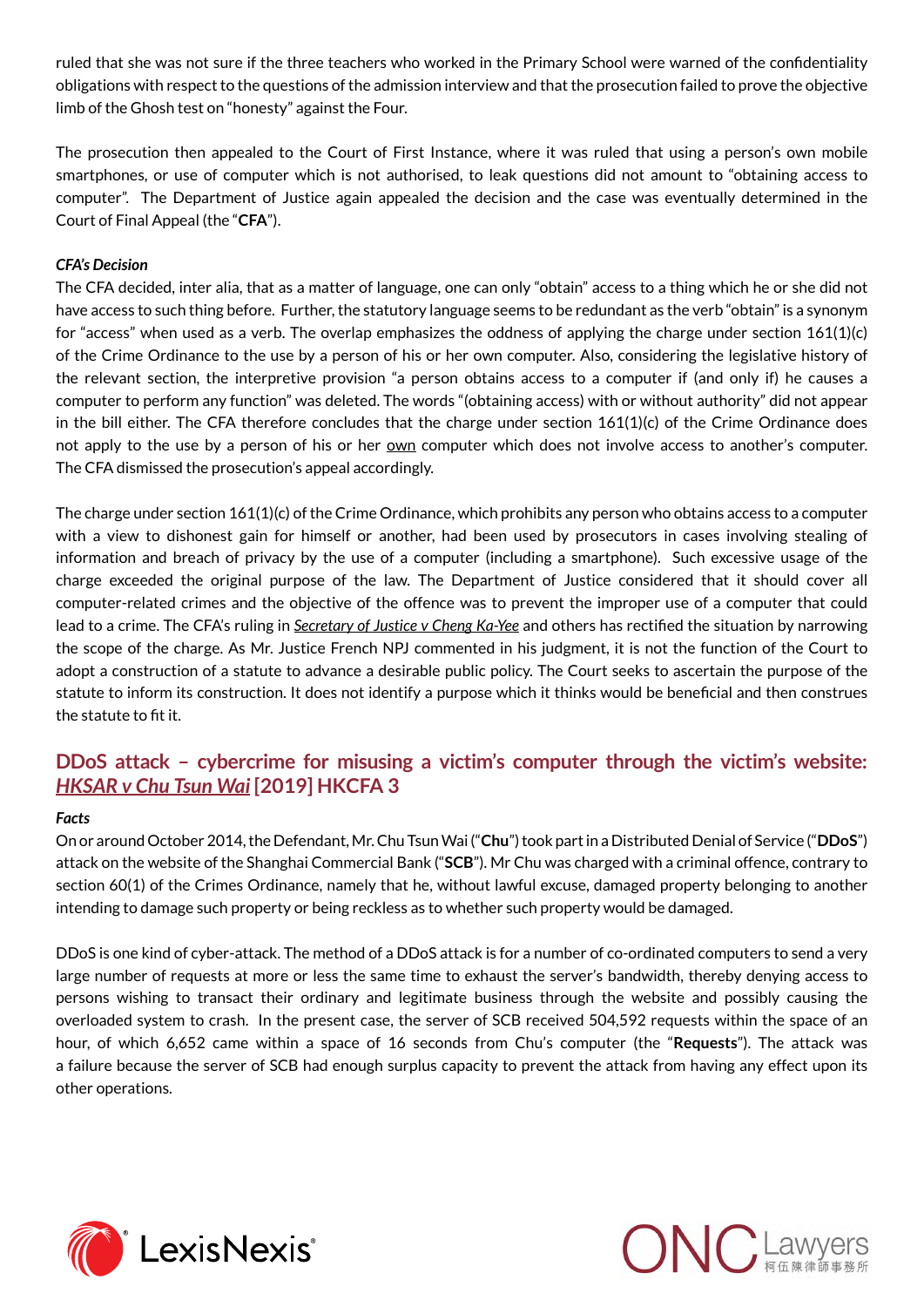At the Magistrates' Court, it was found that Chu was the user of the computer launching the DDoS attack to SCB's website and his participation was intentional and that Chu had misused the Bank's computer and convicted Chu. The conviction was upheld upon appeal to the Court of First Instance and Chu appealed to the Court of Final Appeal ("**CFA**").

#### *CFA's Decision*

The offence under section 60(1) of the CO is committed when, having obtained access to the computer through the website, one causes it to "function other than as it has been established to function by or on behalf of its owner".

The CFA reasoned that the definition of "misuse of a computer" does not require access as such to have been unauthorised, and it applies to computers which, through their websites, offer open access to the world. The question therefore is how one describes the way in which the computer has relevantly been established to function by its owner.

Chu argued that SCB's computer functioned as it had been established to do because it dealt with the Requests in accordance with what it had been programmed to do. However, the CFA dismissed this argument and was of the view that computers can only do what they have been programmed to do, and that the statute is concerned with what the owner has set it up to do. In other words, the functions for which the computer is established to do are not so much concerned with the way it works (or fails to work) but what it was intended to do. SCB's website and its server were established to provide banking services, not to deal with multitude of requests made for no purpose except to inconvenience SCB and its customers and generate publicity for the attackers. As such, the CFA held that DDoS attack is very appropriately described as a misuse of SCB's computer and that Chu has caused SCB's computer to function other than how SCB has established it to function.

In this case, the CFA provided the legal basis to which cyber-attack on one's website can be regarded as "misuse of a computer" and thus constitutes damage of property under section 60(1) of the CO. In particular, the CFA clarified that the owner's intention of the computer is a key determinant of whether the computer has been misused.

## **Injunction against violent online messages: Will online platform administrators be held liable?**

#### *Background*

On 31 October 2019, the High Court of Hong Kong granted an interim injunction, in response to an application filed by the Secretary for Justice of Hong Kong, to ban anyone from posting or spreading messages online inciting the use or threat of violence that would cause "bodily injury to any person unlawfully" as well as "damage to any property unlawfully" (the "**Injunction**"). The Injunction was challenged by the Internet Society of Hong Kong Limited ("**ISOC**") (HCA 2007 / 2019), seeking the discharge of the Injunction or variation of its terms.

ISOC submitted that knowledge is a required element for both the criminal offence of incitement and for the tort of public nuisance. If the specific requirements of knowledge of both the quality of the material and that the publication is intended to cause bodily injury or damage are not included, the Injunction would catch unwitting and unintended bona fide posters and those who post for a legitimate purpose, e.g. the online platform operators. ISOC suggested that the wording of the Injunction shall be crafted in simple ways to include the requisite knowledge elements.

#### *Decision*

Hon Coleman J of the Court of First Instance of the High Court ruled that the Injunction shall not be discharged. Nonetheless, the terms of Injunction were slightly amended to protect the innocent internet providers and online platform administrators by adopting wording linking publication to its purpose.



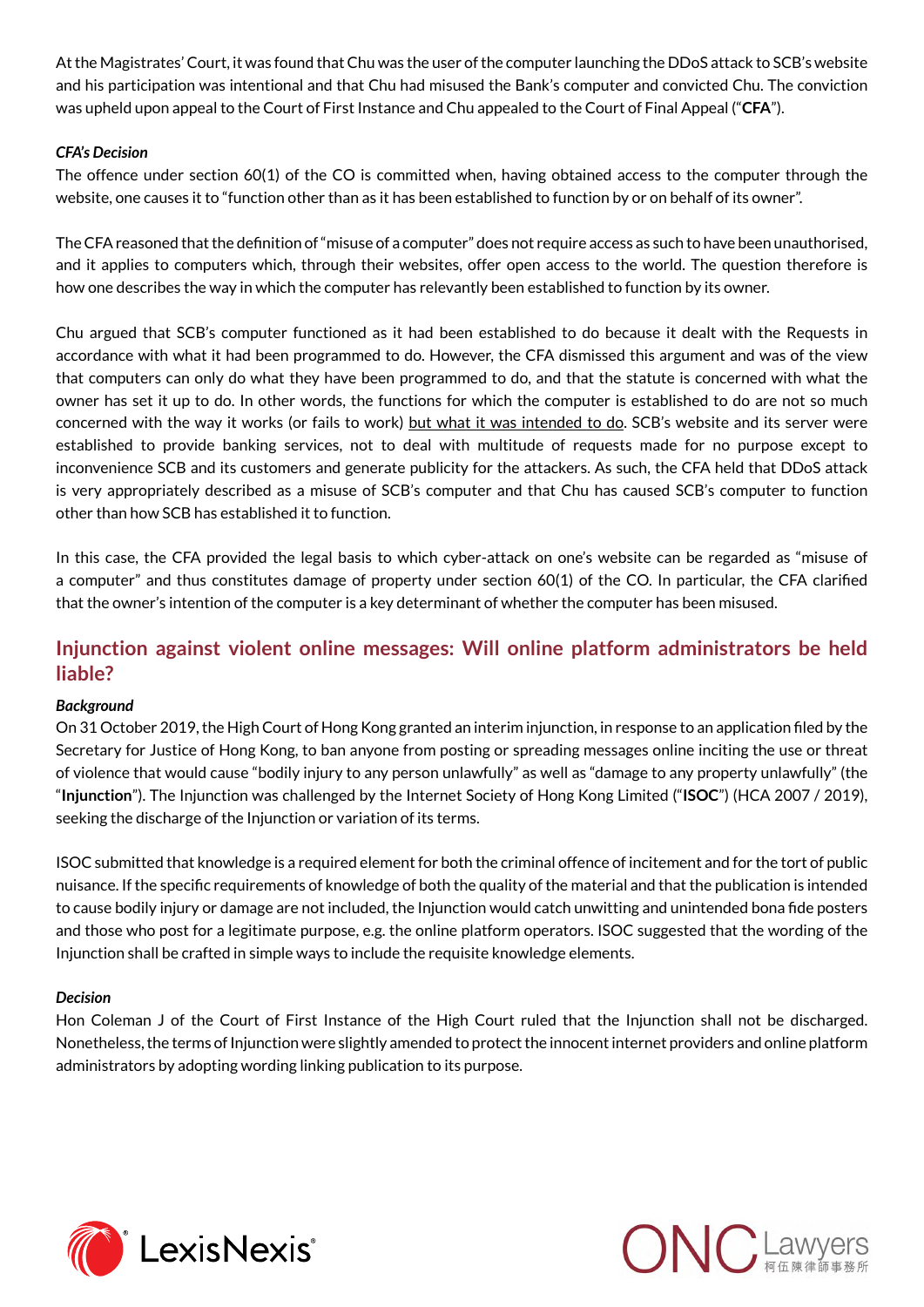When considering the four-stage proportionality test in *Hysan Development Co Ltd v Town Planning Board* (2016) 19 HKCFAR 372, among the others, the Court is of the view that that there was no problem in requiring publishers of material to exercise some self-censorship which the Court suggested it is not necessarily a bad thing, and the Court did not think the Injunction imposed an unacceptably harsh burden on any person to be asked to exercise their rights and freedoms with a degree of responsibility. Nonetheless, the court decided to amend the Injunction slightly to include wordings including "for the purpose of" and "wilfully" in order to protect online platform administrators from criminal liabilities who are usually without knowledge of the fact and contents of any publication on their platform.

Online platform administrators shall be relieved that with such slight amendment to the Injunction order, even if they allow posts to be made on their platforms, without knowing the fact of the publication or the contents of the publication, they cannot be said to be in breach of the Injunction. The Court has made clear that the Injunction would only ban online materials published "for the purpose of" promoting, encouraging or inciting the use or threat of violence and could only restrain people who "wilfully" assist others to commit such acts. This will be particularly crucial for online platform administrators involving dissemination of materials from the sending of private messages on the platforms or concern arising from an inability to know how any particular receiver of the message will understand the content of the message.

## **What can you do if a camera in a taxi or hailed car captures your private actions and the video goes viral?**

#### *Introduction*

Video cameras have been installed inside some taxi and hailed car compartments in Hong Kong for security and safety purposes. They would record the video images of the passengers. Some unscrupulous drivers might share or upload the recorded video clip online to social media or sell the clip to a media company without any prior consent from the passengers. A recent example for this was the leakage of video footage involving certain celebrities last year.

Regarding the potential serious intrusion into the passengers' private lives as a result of the leakage of the unauthorised video recording, the Personal Data (Privacy) Ordinance (Cap. 486) ("**PDPO**") has procedural safeguards and imposed various obligations on data users through the six data protection principles ("**DPP**") as stipulated in Schedule 1 to PDPO. A breach of DPP amounts to a contravention of PDPO. Data users, including but not limited to taxi or hailed car drivers, may face civil and criminal proceedings as a result of the unauthorized disclosure of the recording.

#### *Liabilities of taxi / hired car drivers*

If the video clips recorded inside the taxi or other vehicles have been widely distributed, only the data subjects, namely the persons captured in the tapes can lodge a complaint to the Privacy Commissioner for Personal Data (the "**Commissioner**") under section 37 of PDPO regarding any contravention of PDPO. Once the Commissioner receives a complaint, he may investigate and thereafter publish case notes of his investigation. If the Commissioner finds that the data user has breached PDPO, enforcement notice will be served on the data user requesting him to rectify the contravention or refrain from acting in contravention of PDPO. According to section 50A of PDPO, non-compliance of the enforcement notice will attract a maximum sentence of 2 years imprisonment and a fine of HK\$50,000. The Commissioner may also refer such noncompliance or any criminal offence under PDPO to the Police for prosecution.

Further or in the alternative to lodging a complaint, if a contravention of PDPO causes the data subjects loss or injured feelings, civil proceedings in the District Court could be commenced for compensation under section 66 of the PDPO.